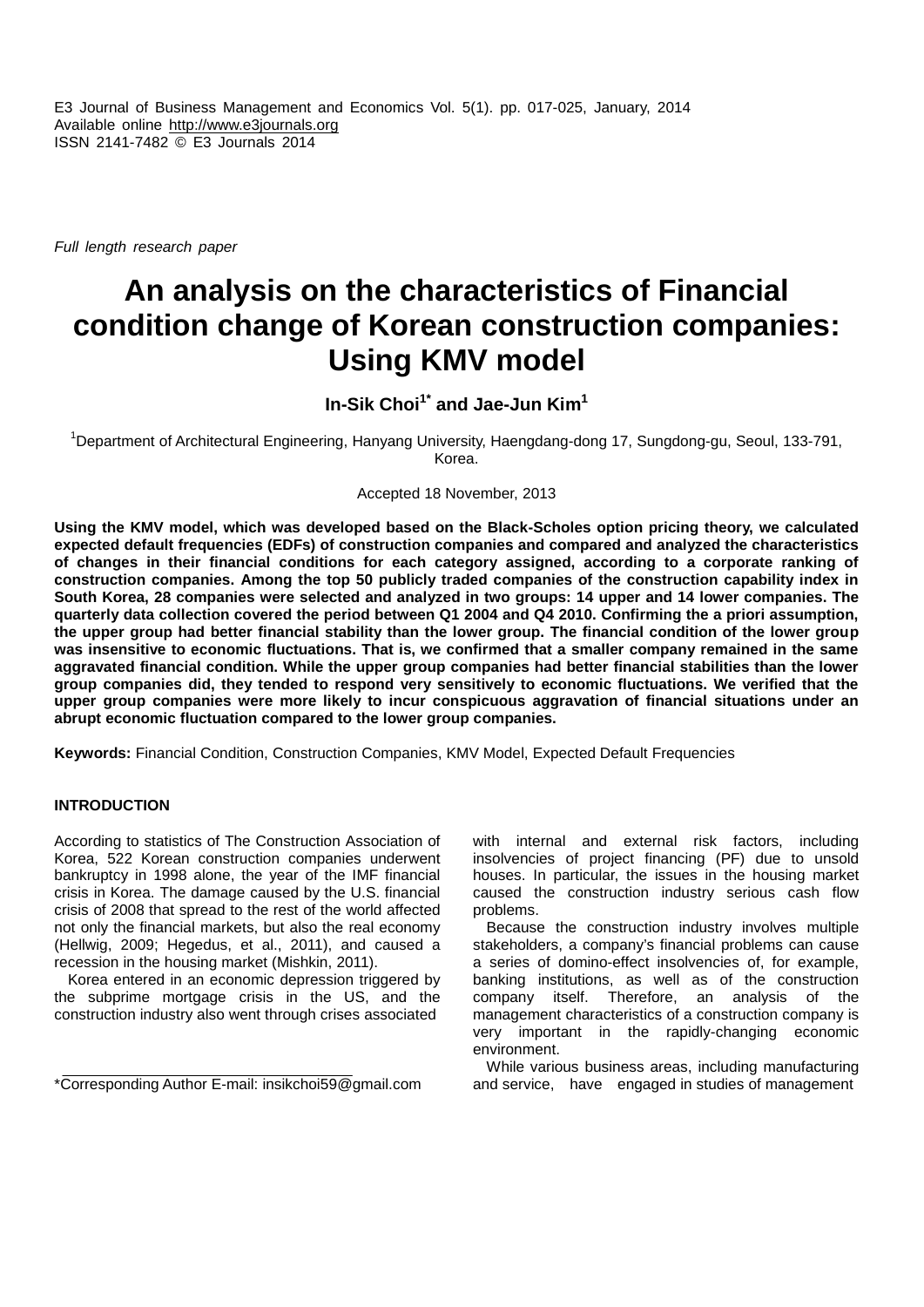conditions, construction companies lack analyses of their financial conditions. In addition, we found that studies about expected defaults of construction companies only included simple analyses, using general financial ratios. As aggravated financial situations of construction companies can heavily affect related stakeholders, they need a thorough evaluation of their financial conditions and business environments.

Therefore, we used the KMV (Kealhofer, McQuown and Vasicek) model, developed on the basis of the Black- Scholes option pricing theory, to calculate expected default frequencies (EDFs) of construction companies. We compared and analyzed the characteristics of changes in the financial conditions of 28 construction companies, selected out of the top 50 domestic companies on the Korean construction capability evaluation of 2011. We classified the 28 companies into two groups: 14 upper and 14 lower companies, according to their ranks on the construction capability evaluation. To measure EDFs from the KMV model, we calculated asset values, asset value volatilities, and default points, followed by the distances to default, and finally the quarterly EDFs for the period spanning from Q1 2004 to Q4 2010. The analysis variables were the total market values, stock volatilities, financial information, and volatilities of the companies, all of which we obtained from TS2000 of Korea listed companies association, and the risk free rates. The risk free rates were the interest rates of a three-year government bond, provided by Statistics Korea. The periods of the variables ranged from Q1 2004 to Q4 2010, and daily stock prices and quarterly financial data were also used.

# **BACKGROUND**

# **Changes in the financial conditions of Korean construction companies**

Not only do changes in the financial conditions of construction companies affect the companies themselves, they also substantially affect construction projects and multiple stakeholders. In particular, the worst economic conditions of domestic construction companies were caused by macroeconomic changes. Tables 1 and 2 show the trends of major construction indices during the IMF and subprime financial crises, indicating the points when insolvencies of construction companies abruptly construction soared, with the major construction indices increasingly worsening during those financial crises. In particular, during the IMF financial crisis in 1998, bankruptcies of construction companies reached 522 cases, the maximum number in history, due to the ailing construction industry. Despite the smaller number of bankruptcies

during the subprime financial crisis, the construction market has still not recovered from the depression. That is, many construction companies have barely avoided bankruptcy, while still suffering from the aftermath of the distressed construction industry.

Moreover, since operational capabilities and business structures differ from company to company, changes in financial conditions are expected to differ. Thus, reviewing trends of the management conditions of construction companies may extract meaningful implications, based on the data from the construction capability evaluation and the results of comparing and analyzing the characteristics of the management conditions. Therefore, we calculated EDFs based on the KMV model and performed comparative analyses of the characteristics of changes in the financial conditions of the two groups of construction companies.

# **Literature review**

Existing studies related to insolvency in construction companies have focused mostly on bankruptcy of construction companies or construction projects, and construction industry failures.

Kangari (1988) stressed that construction companies should recognize the possibility of business failure and the importance of consistent monitoring of their financial status using financial ratios. Kangari et al. (1992) presented a quantitative model by using financial ratios, namely, the current ratio, total liabilities to net worth, total assets to revenues, revenues to net working capital, return on total assets, and return on net worth. The authors developed a model using multiple linear regression to assess the financial performance and grade of construction companies. Six groups including general contractors, operative builders, and heavy construction were the targets of the model. Russell and Casey (1992) presented an analytical overview of the bankruptcy code and laid out the factors that can be used by debtors and creditors when deciding whether to file for bankruptcy. Langford et al. (1993) examined the usefulness of ratio analysis, and used the Z model to judge whether a company was headed toward insolvency. Loosemore and Teo (2000) investigated the risk management practices of construction companies by using a diagnostic model of crisis preparedness. The authors concluded that many companies have an inadequate understanding of their crisis exposure. Koksal and Arditi (2004) developed a model that can be used to examine the condition of a company. Sueyoshi and Goto (2009) described a practical use of the DEA-DA approach for bankruptcy-based performance assessment. Using multivariate regression analysis, Lowe and Moroke (2010)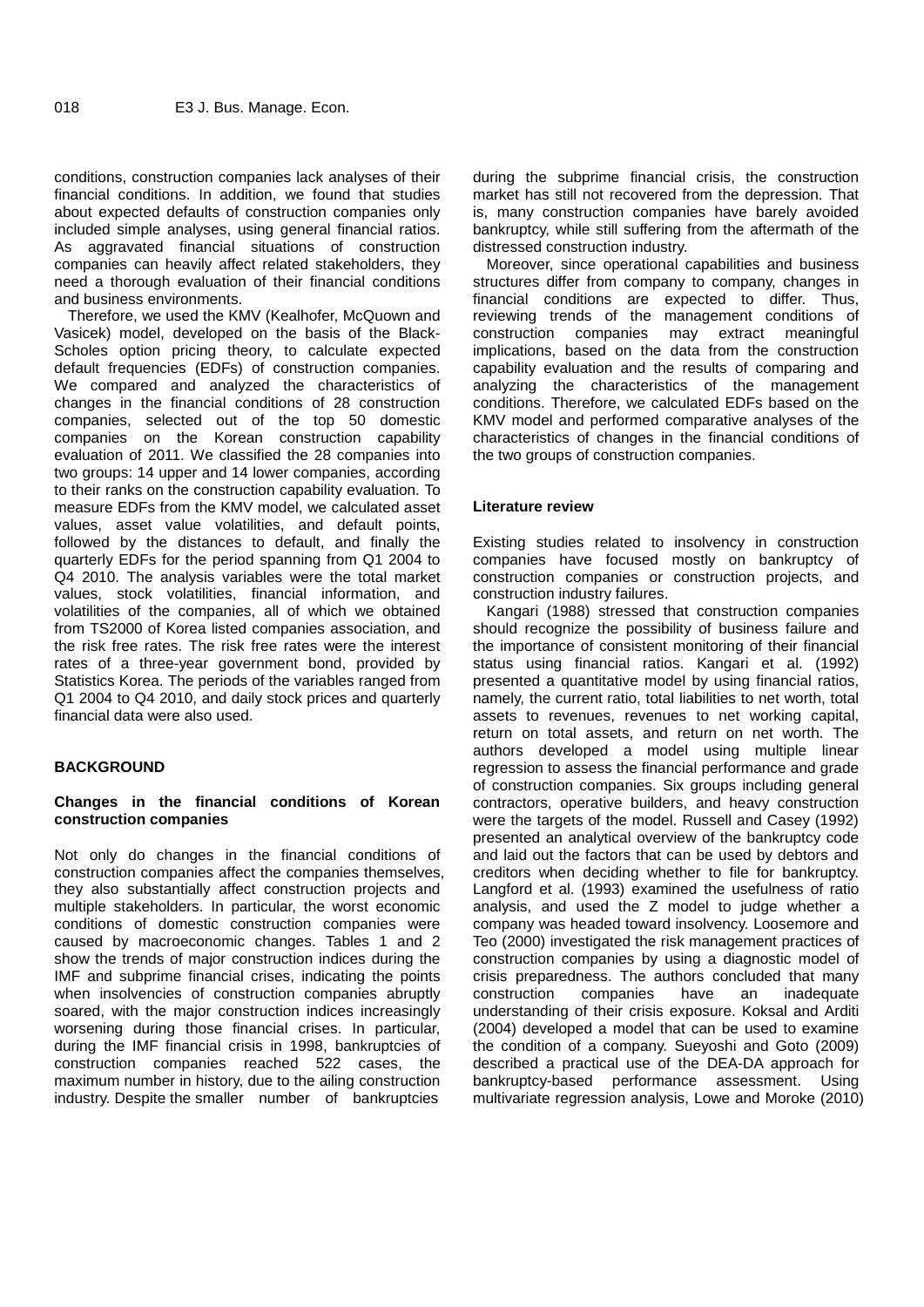### **Table 1.** Trends in the major construction indices before and after the IMF financial crisis

|                                   | <b>Unit</b>                  | Year    |         |         |         |         |
|-----------------------------------|------------------------------|---------|---------|---------|---------|---------|
| <b>Index</b>                      |                              | 1996    | 1997    | 1998    | 1999    | 2000    |
| Project amount                    | (100 million KRW)            | 687.490 | 749.240 | 470.802 | 471.677 | 499,363 |
| Approved<br>sizes<br>construction | 0f<br>$1.000 \,\mathrm{m}^2$ | 113.820 | 113.374 | 50.965  | 72.533  | 81,059  |
| Unsold apartments                 | Apartment unit               | 88.867  | 102.701 | 70.872  | 58.550  | 31,512  |
| <b>Bankruptcies</b>               | Number                       | 196     | 291     | 522     | 112     | 132     |

Data: Construction Association of Korea

**Table 2.** Trends in the major construction indices before and after the subprime financial crisis

|                                         | Unit                   | Year      |           |           |           |           |  |
|-----------------------------------------|------------------------|-----------|-----------|-----------|-----------|-----------|--|
| Index                                   |                        | 2006      | 2007      | 2008      | 2009      | 2010      |  |
| Project amount                          | (100 million Won)      | 1.073.184 | 1,279,118 | 1,200,851 | 1,187,142 | 1,032,298 |  |
| sizes<br>Approved<br>of<br>construction | $1.000 \,\mathrm{m}^2$ | 133.271   | 150.957   | 120.658   | 105,137   | 125,447   |  |
| Unsold apartments                       | Apartment unit         | 73.772    | 112.254   | 165.599   | 123.297   | 88,706    |  |
| <b>Bankruptcies</b>                     | Number                 | 106       | 120       | 130       | 87        | 86        |  |

Data: Construction Association of Korea

diagnosed the reasons for insolvency in the construction industry in the United Kingdom. Tserng et al. (2011b) proposed a support vector machine-based model as a method to predict bankruptcy in construction firms, and demonstrated its effectiveness by comparing their model with existing logistic regression models. Al-Joburi et al. (2012) examined negative cash flow trends, patterns of construction performance, and their impacts on construction company bankruptcy, and found that the amount, duration, and distribution of negative cash flow are critical contributing factors.

However, these previous studies have some weaknesses. First, it is difficult to get timely information because variables for analysis are available only periodically (Hillegeist et al., 2004). Second, the models were constructed by comparing defaulting and non defaulting firms to determine the variables that discriminate between them (Gharghori et al., 2006). Third, the parameters for analysis sometimes require periodic adjustments to take economic changes into account (Russell and Zhai, 1996). Fourth, it is possible for management to manipulate accounting numbers (Agarwal and Taffer, 2008).

Due to the emergence of innovative debt securities products and credit derivatives of corporations, both academics and analysts in the industry have become interested in models based on approaches related to corporate bankruptcy prediction. One of these models is the option-based model, which was devised by Black and Scholes (1973) and Merton (1974) (Bharath and Shumway, 2008). An option-based model uses corporate stock information that reflects qualitative and quantitative information, as well as a corporation's internal and external conditions. An option-based model can be used for predicting bankruptcy in construction companies (Tserng et al., 2011a). Tserng et al. (2011a) estimated the bankruptcy probability of construction companies in the U.S. by using three kinds of option-based credit models, demonstrating that an option-based credit model was a good alternative model for bankruptcy prediction of construction companies.

Because the condition of the construction industry is closely related to macroeconomic fluctuations, it is important to understand the status of insolvency of a given construction company before and after a macroeconomic fluctuation, and to quantify its recovery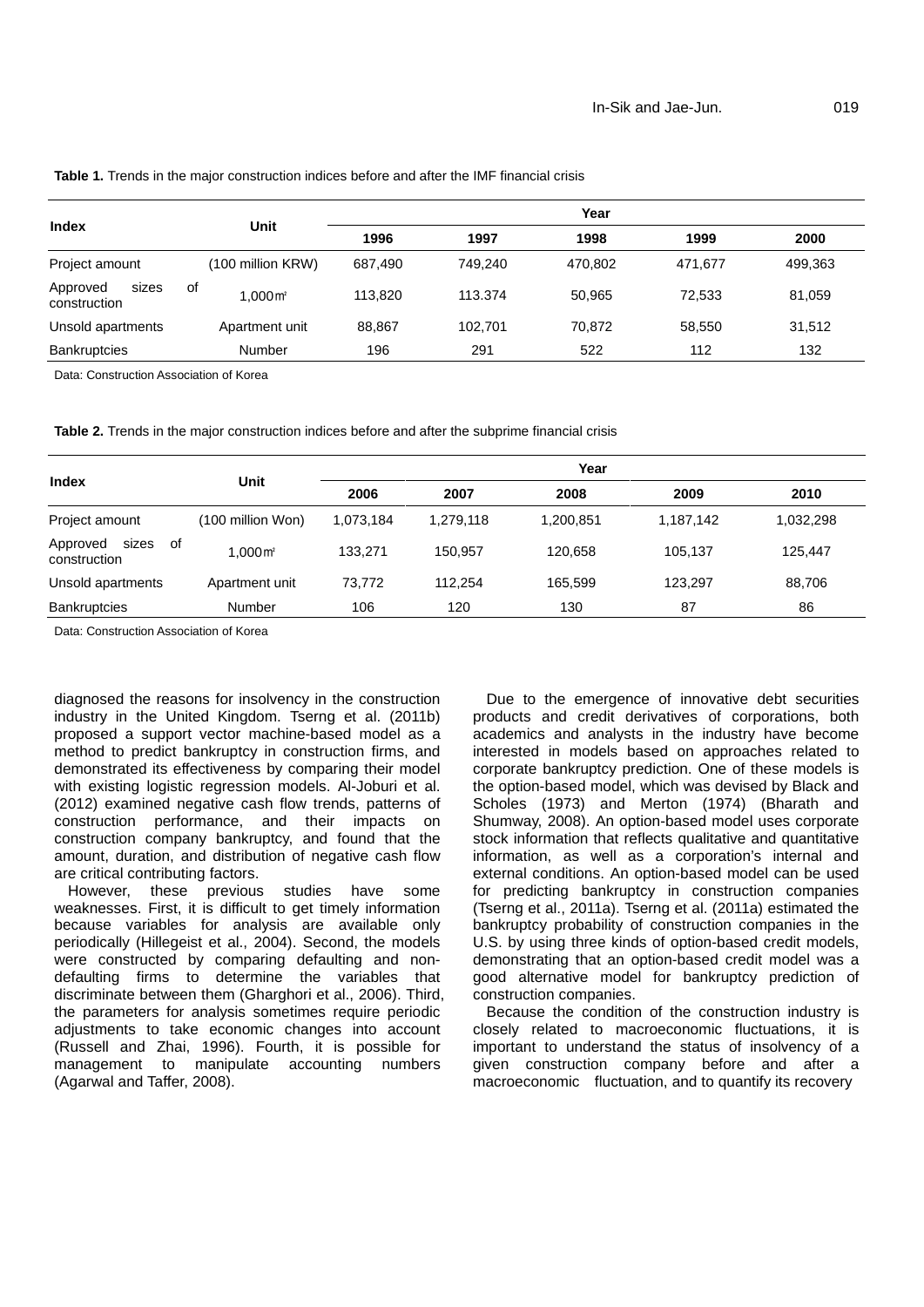following a specific economic event. Keeping this point of view in mind, we reviewed the characteristics of the processes by which the selected construction companies went into insolvency, using the KMV model.

#### **KMV model**

Merton's corporate bankruptcy prediction model is a structural approach in which the Black-Sholes option pricing model is used to develop a theoretical credit risk measurement model because it treats the likelihood of bankruptcy in a probabilistic manner. In the Merton model, the basic hypothesis is that insolvency occurs when the market value of corporate assets decreases to less than the debt value, and corporate stock values are regarded as a call option. This call option considers the corporate asset value as the underlying asset, and the debt value that has to be repaid by the company as the exercise price. The KMV model was developed by the KMV Company in the late 1980s. It is based on Merton's model and uses market information. The KMV model, which uses the Black-Sholes and Merton models as option price models, predicts that default or bankruptcy will occur when the corporate asset value drops below the default point (Lee, 2011). However, it is difficult to reflect current information using models that are based on existing financial statements only, because the reporting period for financial information is not continuous. However, stock information, which is updated regularly, can be used in the KMV model to monitor a drop in the corporate asset value to less than the debt value. It therefore enables a company's degree of insolvency to be monitored on a timely basis. In addition, according to the option price model theory, because market prediction of future risk is reflected in the stock price, the corporate bankruptcy probability can be calculated more accurately because the expected value of the future risk has been separated and extracted from the stock price (Zhang et al., 2010).

Several researchers have investigated the precision of the KMV model using empirical analysis. Kurbat et al. (2002) examined the KMV model by level verification and analysis of calibration, and showed that the KMV model was very useful using three years of data from 1,000 U.S. companies. Crosbie et al. (2003) picked financial firms as samples to check the KMV model and verified that this model is an effective method for estimating the default risk. Korablev et al. (2007) regarded the KMV model as a very useful way to evaluate credit risk by verifying the ability of KMV credit measures to discriminate non defaulters from defaulters in North America, Europe, and Asia. The "New Basel Capital Accord" (2004) encouraged an Internal Ratings-Based (IRB) approach in credit risk management, as well as KMV. The KMV model is widely

accepted and used globally (Chen et al., 2010).

An EDF calculated based on the KMV model measures the degree of insolvency of a company, specific to time; therefore, an accumulation of time series for analysis can parameterize the process of insolvency of a company. We defined the degree of insolvency of a construction company as the EDF and used it as an analysis variable.

#### **Summary of analysis sample and variable selection**

#### **Selection of analysis sample**

The analysis sample consisted of 28 companies, classified into two groups, namely, the upper 14 and the lower 14 construction companies from among the top 50 publicly traded companies on the construction capability evaluation of 2011. The period of the sample data spans from Q1 2004 to Q4 2010. We calculated the quarterly EDFs of the construction companies and performed comparative analyses of the characteristics of changes in the business conditions of the two groups (See table 3).

# **Selection of analysis sample**

To calculate an EDF using the KMV model, analysis variables including an asset value  $(V_E)$ , asset value volatility  $(E)$ , financial data, and a risk free rate (r<sub>f</sub>) were needed. We obtained the asset value  $(V_E)$  and asset value volatility  $(F)$  of each construction firm from its daily stock prices and the number of shares from Q1 2004 to Q4 2010. If the yield ratio of stock is based on continuous compounding, volatility is defined as the standard deviation of the yield ratio, shown in Formula (2). According to Formula (1), asset value volatility is the standard deviation of the natural logarithm to the year end stock price. Further, the financial data include the net worth excluding the short-term and long-term debts of a company. Financial data of a company were the disclosed financial statements of each company from Q1 2004 to Q4 2010. The risk-free rate is the rate that has no risk of default. It is common to use the interest rate of a government bond, which is considered free of default, as the risk-free rate. Thus, we used the interest rate of a three-year government bond from Q1 2004 to Q4 2010.

$$
\ln S_{t} \sim \left[\begin{array}{cc} \text{rgov\_nme} & \frac{2 \text{cond}}{2 \text{ on d}} \sqrt{T} \\ \left[\ln S_{0} + \left(\mu - 2\right) T_{\text{c}} \sqrt{T}\right] \end{array}\right] \tag{1}
$$
\n
$$
S = \sqrt{\frac{1}{n-1}} \sum_{i=1}^{n} (-i - i)^{2}
$$
\n
$$
S = \sqrt{\frac{1}{n-1}} \sum_{i=1}^{n} i^{2} - \frac{1}{n(n-1)} \left(\sum_{i=1}^{n} u_{i}\right)^{2}
$$
\n
$$
(2)
$$

and the state of the state of the state of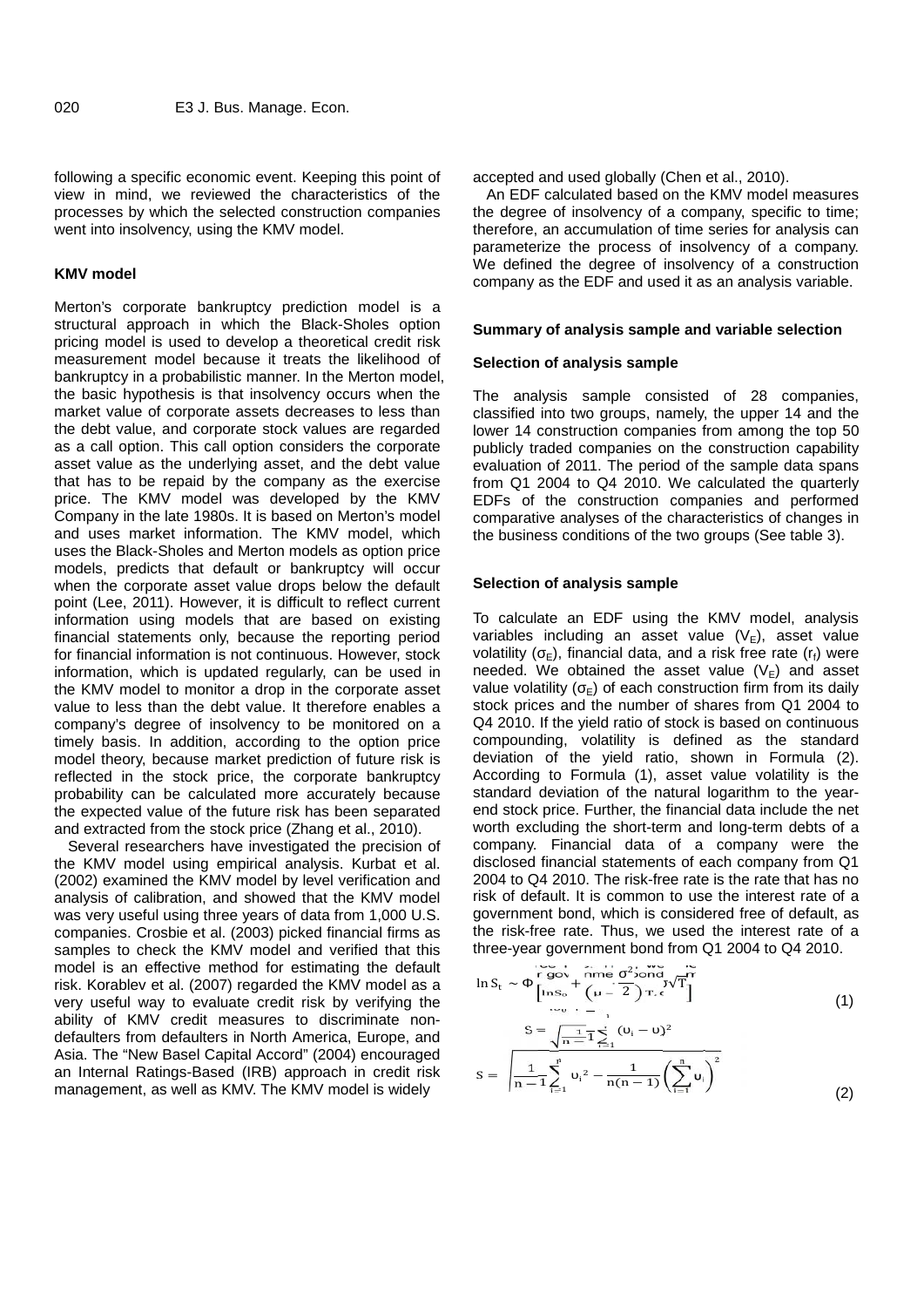| <b>Classification</b> | Rank             | Amount of construction capacity | <b>Classification</b> | Rank       | Amount of construction capacity |
|-----------------------|------------------|---------------------------------|-----------------------|------------|---------------------------------|
| A1                    | $\boldsymbol{2}$ | 10,213,211                      | <b>B1</b>             | $26\,$     | 1,326,308                       |
| $A2\,$                | $\sqrt{3}$       | 8,518,609                       | $\mathsf{B2}$         | $27\,$     | 1,322,677                       |
| A <sub>3</sub>        | $\,$ 5 $\,$      | 7,363,220                       | B <sub>3</sub>        | ${\bf 28}$ | 1,283,247                       |
| $\mathsf{A4}$         | $\,6\,$          | 6,891,887                       | <b>B4</b>             | 29         | 1,227,064                       |
| A <sub>5</sub>        | $\,8\,$          | 3,928,993                       | B <sub>5</sub>        | $30\,$     | 1,156,708                       |
| A <sub>6</sub>        | $10\,$           | 2,743,798                       | ${\sf B6}$            | $32\,$     | 1,059,010                       |
| A7                    | $12$             | 2,701,978                       | $\mathsf{B7}$         | 35         | 1,008,607                       |
| A8                    | $13$             | 2,253,780                       | B8                    | 36         | 1,001,676                       |
| A <sub>9</sub>        | 14               | 2,159,525                       | ${\sf B}9$            | 38         | 897,062                         |
| A10                   | $16\,$           | 1,928,126                       | <b>B10</b>            | 39         | 872,144                         |
| A11                   | $17$             | 1,889,323                       | <b>B11</b>            | 41         | 717,210                         |
| A12                   | $18\,$           | 1,769,364                       | <b>B12</b>            | 45         | 615,236                         |
| A13                   | $19$             | 1,767,880                       | <b>B13</b>            | 48         | 597,465                         |
| A14                   | 20               | 1,709,136                       | <b>B14</b>            | 50         | 555,586                         |

## **Table 3.** Summary of analysis sample (Unit: Million KRW)

those three factors, we obtained an EDF.

 $\Phi[a, b]$  : Normal distribution with average a and standard deviation b

 $v_i = \ln \left( \frac{s_i}{s_{i-1}} \right)$ for i = 1, 2,....., n n: stock price number

## **Empirical analysis**

We used the KMV model to calculate an EDF and used it as a proxy variable that indicates insolvency of a construction company. Figure 1 shows the calculation route of an EDF. First, we estimated the asset value and asset value volatility, and then determined a default point (DP). Using Table 4 and Figure 2 show the expected default frequencies of the upper and lower groups of the 28 construction companies from Q1 2004 to Q4 2010. The trend of the EDFs of each company was distinctive: the financial conditions of the construction industries have improved as the housing market started to recover at the beginning of the new millennium. Some companies improved more rapidly than others, with the capacity of each company determining the speed of recovery from insolvency. In addition, the subprime financial crisis of 2008 accelerated aggravation of the construction market, worsening the financial conditions of construction companies overall. Again, the degree of worsening differed from company to company.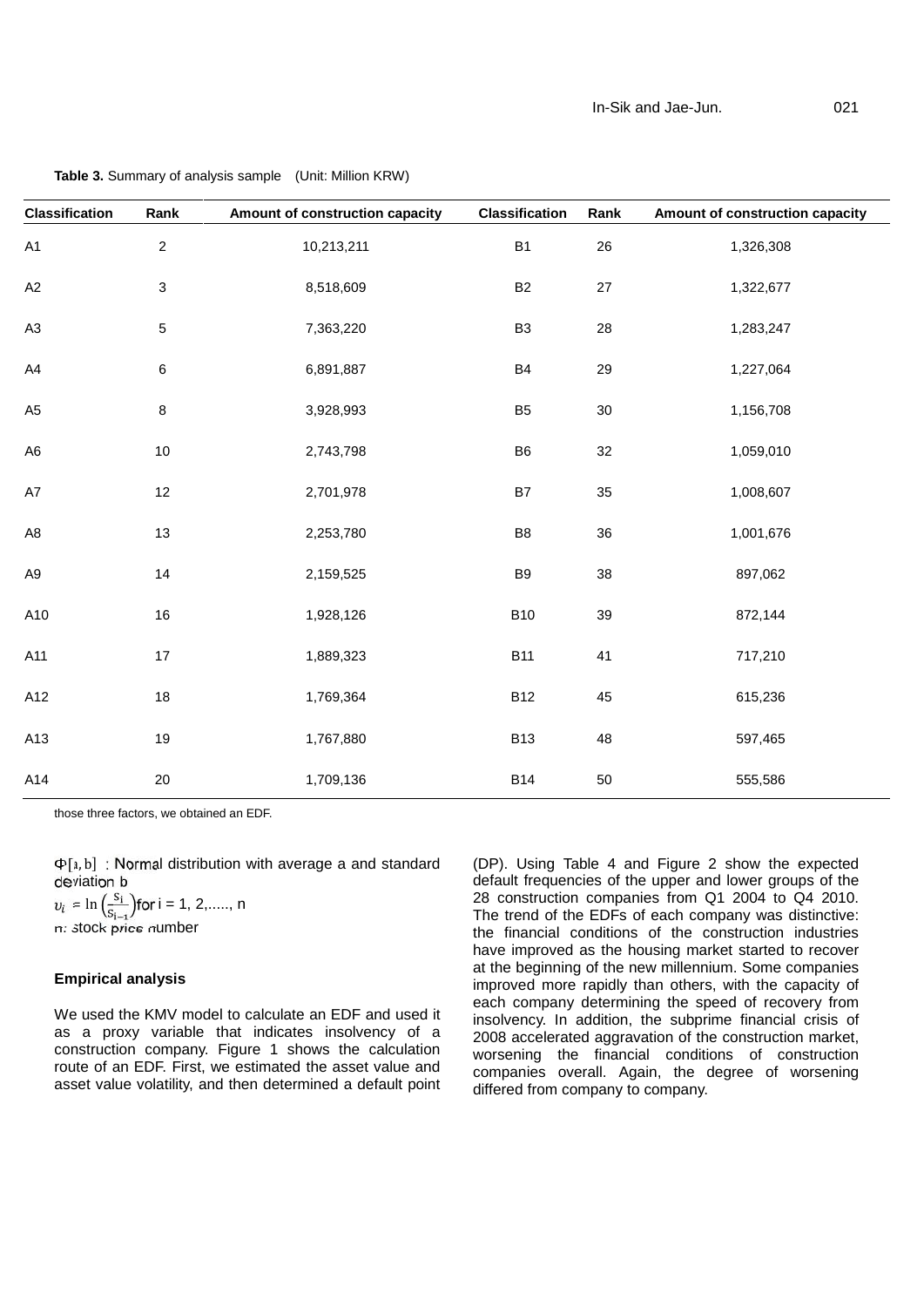

**Figure 1.** Calculation route of an EDF

**Table 4.** Average EDFs of construction companies per time point and group

| Year/Quarter | <b>EDF</b>         |             |  |  |  |
|--------------|--------------------|-------------|--|--|--|
|              | <b>Upper group</b> | Lower group |  |  |  |
| 2004/01      | 0.7981             | 0.9102      |  |  |  |
| 2004/02      | 0.8168             | 0.9201      |  |  |  |
| 2004/03      | 0.7688             | 0.9081      |  |  |  |
| 2004/04      | 0.7221             | 0.8731      |  |  |  |
| 2005/01      | 0.7279             | 0.8651      |  |  |  |
| 2005/02      | 0.7006             | 0.8356      |  |  |  |
| 2005/03      | 0.6419             | 0.7931      |  |  |  |
| 2005/04      | 0.5612             | 0.7687      |  |  |  |
| 2006/01      | 0.6004             | 0.7917      |  |  |  |
| 2006/02      | 0.6462             | 0.8096      |  |  |  |
| 2006/03      | 0.6027             | 0.7929      |  |  |  |
| 2006/04      | 0.5431             | 0.7709      |  |  |  |
| 2007/01      | 0.5524             | 0.7890      |  |  |  |
| 2007/02      | 0.4256             | 0.6859      |  |  |  |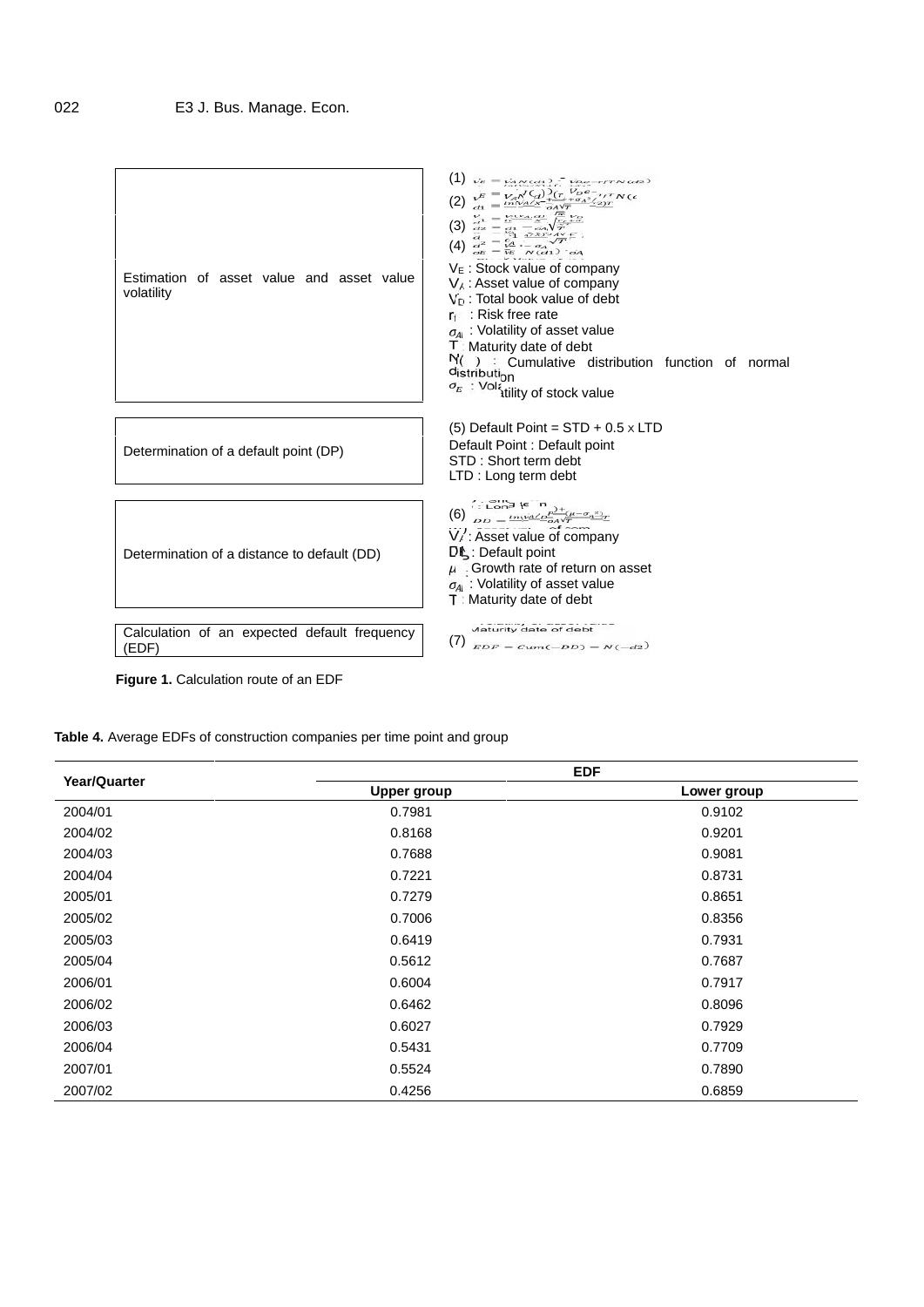| 2007/03 | 0.3916 | 0.6910 |
|---------|--------|--------|
| 2007/04 | 0.4476 | 0.7400 |
| 2008/01 | 0.5605 | 0.8004 |
| 2008/02 | 0.6347 | 0.7869 |
| 2008/03 | 0.7319 | 0.8863 |
| 2008/04 | 0.8187 | 0.9125 |
| 2009/01 | 0.8441 | 0.9274 |
| 2009/02 | 0.8193 | 0.9126 |
| 2009/03 | 0.7989 | 0.9091 |
| 2009/04 | 0.7625 | 0.8996 |
| 2010/01 | 0.7686 | 0.8990 |
| 2010/02 | 0.8030 | 0.9066 |
| 2010/03 | 0.7654 | 0.8885 |
| 2010/04 | 0.7343 | 0.8752 |

**Table 4 cont.**



**Figure 2.** Average EDFs of construction companies per time point and group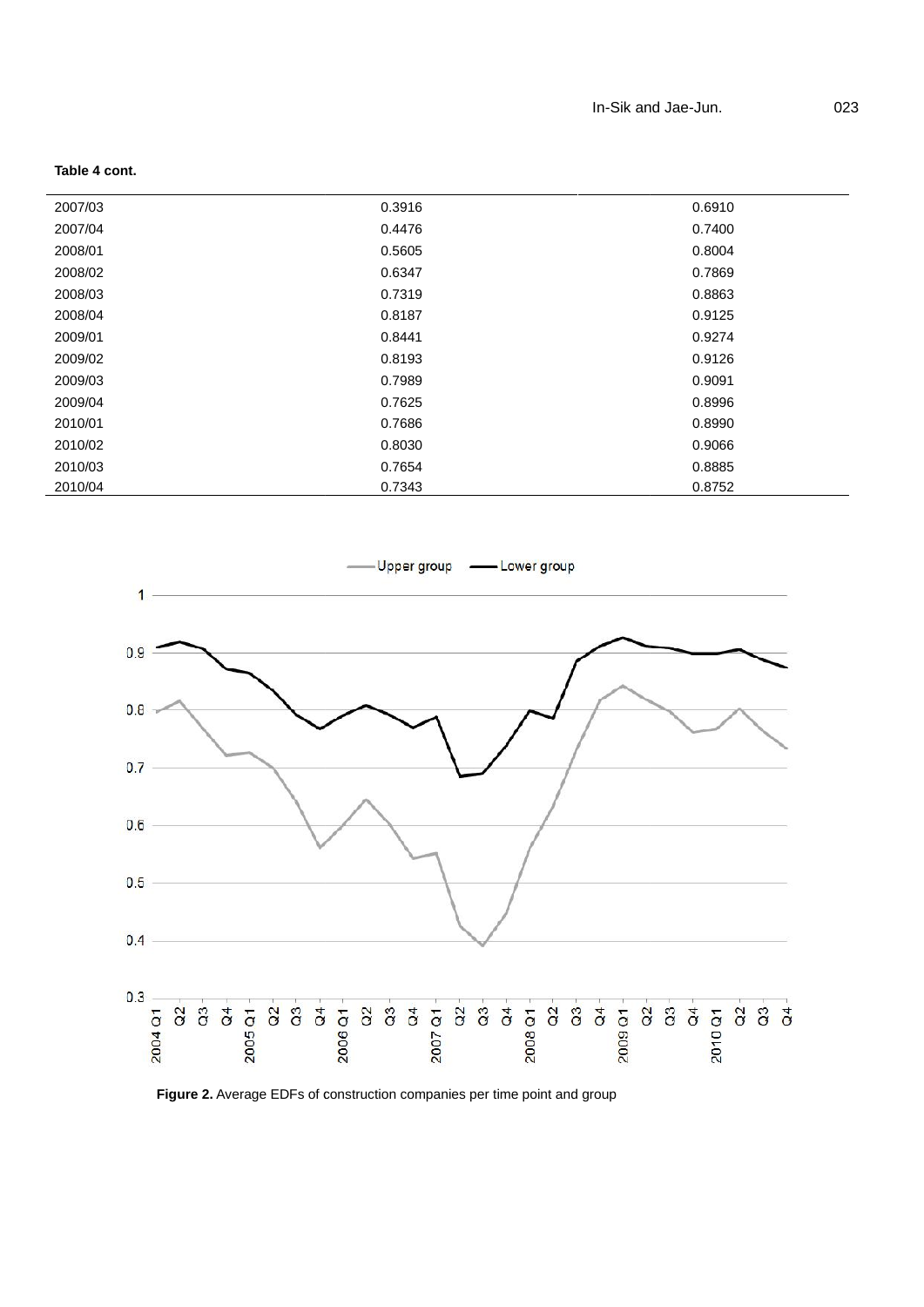The fact that the full sample was classified into two groups of 14 upper and 14 lower companies, and that the EDFs were averaged per scale and time point, enabled comparative analyses of the characteristics of time- and scale-dependent trends. As demonstrated by the analysis, the upper group showed lower EDFs than the lower group, which demonstrates that the former has a stronger financial stability than the latter. However, since 2008 (the year of the subprime crisis), the EDFs of larger companies indicated higher sensitivity to overall economic fluctuations than smaller companies, suggesting that a large company could experience its financial status deterioration more intensely under an abrupt economic fluctuation.

## **Conclusion**

Because the budget of a construction project is enormous, it is generally funded from external sources with the involvement of multiple stakeholders. Moreover, in the Korean financing structure, the construction company commonly guarantees loan payments so that deterioration of the management condition of the construction company substantially affects external stakeholders as well as the company itself. This result stresses the importance of quantifying the change to the financial condition of a construction company. In addition, the characteristics of changes vary depending on the scale of a construction company, such that comparative analyses of the characteristics may extract meaningful implications.

In summary, using the concept of the Merton model based on the option pricing theory of Black-Scholes and the KMV model that was developed based on the concept, we calculated expected default frequencies (EDFs) of construction companies during a specific period and verified the changes in financial conditions depending on the scale of the construction companies. Our sample consisted of 14 upper and 14 lower companies, which were selected from the top 50 publicly traded companies as listed on the construction capability evaluation of 2011. We selected analysis variables to calculate an EDF and obtained the data for each variable from the TS2000 of the Korea Listed Companies association and the corresponding data of Statistics Korea. We then used the data to estimate asset values, asset value volatilities, and default points (DPs), all of which were used to calculate distances to default (DDs), and then finally EDFs. The periods of the data ranged from Q1 2001 to Q4 2010.

The upper group had better financial stability than the lower group, as expected a priori. The financial condition of the lower group was highly insensitive to economic fluctuations. That is, we confirmed that smaller companies keep operating in a weakened financial environment. While the upper group companies had better financial stabilities than the lower group companies, they were very sensitive to economic fluctuations. In the upper group companies, an abrupt economic fluctuation causing rapidly worsening financial situations were intensely felt. Because the structure of the Korean construction industry gives priorities to large companies, small- and medium-sized companies are expected to have difficulties recovering through their usual business activities; they need to improve their financial structures by securing a specialized technology. Additionally, the high sensitivity of large companies to economic fluctuations arises from unbalanced business portfolios trending toward overconcentration. We suggest a diversified portfolio, enabling stable profits resisting fluctuations of the construction market.

#### **REFERENCE**

- Agarwal V, Taffer R (2008). Comparing the Performance of Market based and Accounting-based Bankruptcy Prediction Models, J. Banking. Financ. 32(8): 1541-1551.
- Bharath  $ST$ , Shumway T (2008). Forecasting Default with the Merton Distance to Default Model, The Rev. Financial Studies, 21(3): 1339- 1369.
- Black F, Scholes M (1973). The Pricing of Options and Corporate Liabilities, J. Polit. Econ. 81(3): 637-654.
- Chen J, Huang C, Wang ML (2010). Information Effects During the US Subprime Crisis: Evidence from the Asia-Pacific Region, Emerging Markets Financ. Trade. 46(1): 75-86.
- Chen X, Wang X, Wu DD (2010). Credit Risk Measurement and Early Warning of SMEs: An Empirical Study of Listed SMEs in China, Decis. Support Systems, 49(3): 301-310.
- Eagle R, Granger C (1987). Co-integration and Error Correction: Representation, Estimation, and Testing. Econometrica, 55(2): 251- 276.
- Gharghori P, Chan H, Faff R (2006). Investigating the Performance of Alternative Default-risk Models: Option-based versus Accounting based Approaches, Australian J. Manage. 31(2): 207-234.
- Gonzalo J (1994). Five Alternative Methods of Estimating Long-run Equilibrium Relationship, J. Econom. 60: 203-233
- Hegedus J, Lux M, Sunega P (2011). Decline and depression: the impact of the global economic crisis on housing markets in two post socialist states, J. Hous. Built Environ. 26(3): 315-333.
- Hellwig MF (2009). Systemic Risk in the Financial Sector: An Analysis of the Subprime-Mortgage Financial Crisis, De Economist, 157(2): 129- 207.
- Hillegeist SA, Keating EK, Cram DP, Lundstedt KG (2004). Assessing the Probability of Bankruptcy, Rev. Account. Studies, 9(1): 5-34.
- Kangari R (1988). Business Failure in Construction Industry, J. Constr. Eng. Manage. 114(2): 172-190.
- Kangari R, Farid F, Elgharib HM (1992). Financial Performance Analysis for Construction Industry, Journal of Construction Engineering and Management, 118(2), 349-361.
- Koksal, A. and Arditi, D. (2004) Predicting Construction Company Decline, J. Constr. Eng. Manage. 130(6): 799-807.
- Korablev I, Dwyer D (2007). Power and level validation of Moody's KMV EDF credit measures in North America, Europe, and Asia, Technical Paper, Moody's KMV Company.